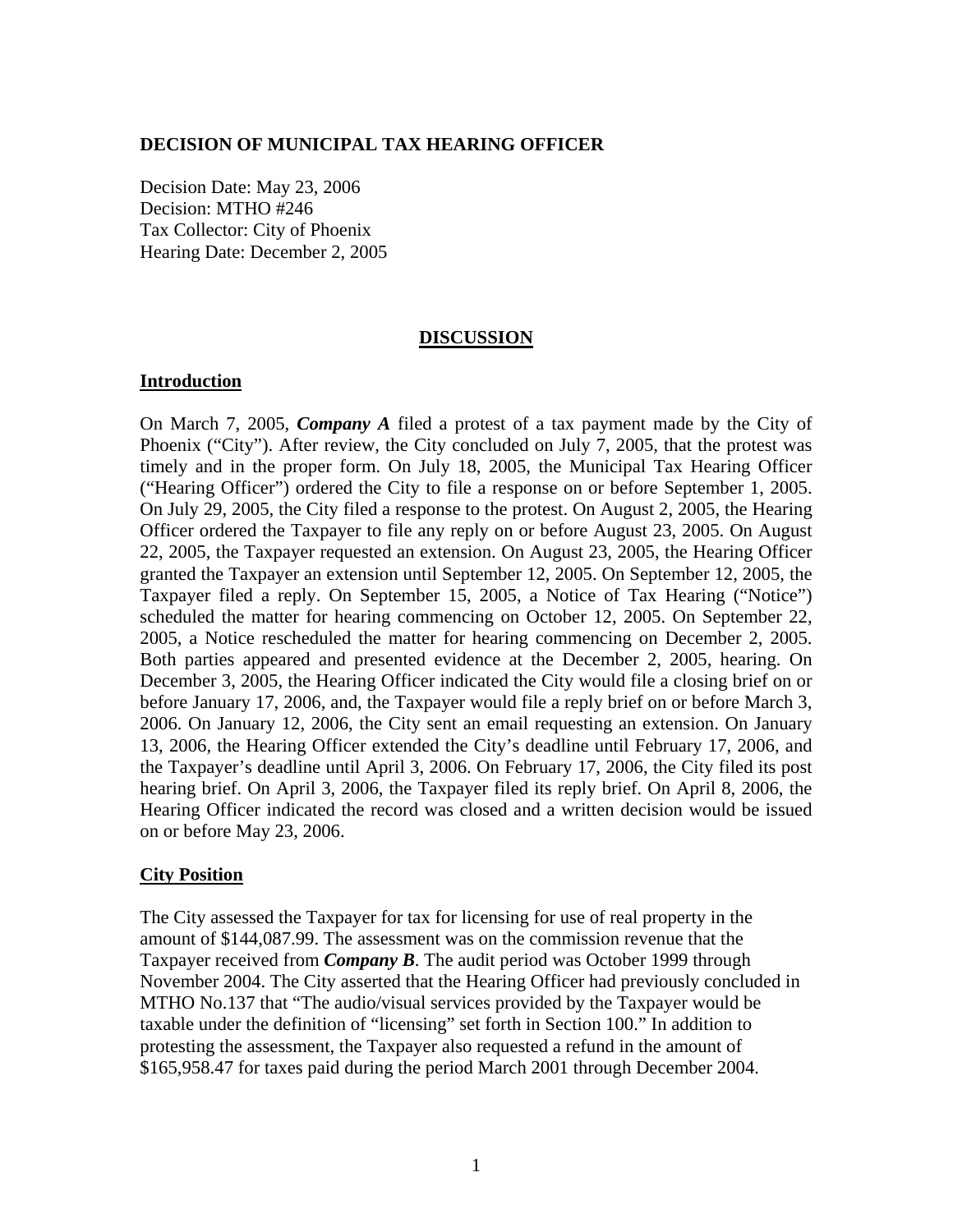The City assessed tax on the commission revenue that the Taxpayer received from **Company B** as discussed in their agreement and which the Hearing Officer had concluded in MTHO No. 137 was taxable pursuant to City Code Section 14-455 ("Section 455").

The City asserted the fact that the Taxpayer had reported the revenue and paid the tax on behalf of *Company B* for the licensing for use of tangible personal property pursuant to City Code Section 14-450 ("Section 450") would not constitute double taxation.

The City disputed the Taxpayer's argument that the difference between the commissions received and a fair market value rent of \$9,360 per month represents a referral fee. The City noted that the Taxpayer and *Company B* have an exclusive agreement which provides that the Taxpayer is prohibited from renting audio/visual equipment from anyone other than *Company B*. According to the City, *Company B* paid the Taxpayer a commission for the use of the property based on the value of the audio/visual services. The City argued the total commission revenue is subject to tax.

In response to the Taxpayer's argument that they should be given an offset for "excess tax collected", the City asserted the taxes were separately charged and collected and the Taxpayer has not demonstrated they would refund the taxes. The City opined that the Taxpayer is liable for the tax on the total commission revenue.

The City agreed with the Taxpayer that portions of the original audit period of October 1999 through November 2004 was partly out of the statute pursuant to City Code Section 14-550 (a) (1) and 550 (a) (4) ("Section 550 (a) (1) and (a) (4)"). The City recommended the audit period be adjusted to August 2000 through November 2004. While the Notice of Tax Assessment was received by the Taxpayer on January 19, 2005, the City asserted the assessment was delayed by five months at the request of the Taxpayer.

In response to the Taxpayer's argument, the City indicated they did not change their position with regard to the taxability of audio visual activity. According to the City, the Courts have generally been consistent in holding that the doctrine of equitable estoppel may be invoked against a taxing entity when misrepresentations made by administrative officials about factual matters have injured a taxpayer. The City asserted that the Courts have also consistently held that the doctrine does not apply in tax cases concerning misrepresentations or mistakes of law. The City argued that the Taxpayer did not provide any evidence that anyone associated with the City ever stated or implied that the transactions in question were not taxable. Since there was no communication from the City informing the Taxpayer that the transactions were not taxable, the City asserted there could be no reliance by the Taxpayer on any City communications. The City asserted there was no injury to the Taxpayer in this case since the taxes were legitimately owed.

The City argued that the provisions of City Code Section 14-546 ("Section 546") is completely discretionary by the City. In order to trigger the application of Section 546, the City indicated there must be a determination that over 60 percent of the affected taxpayers in a class have failed to properly account for their taxes because of the same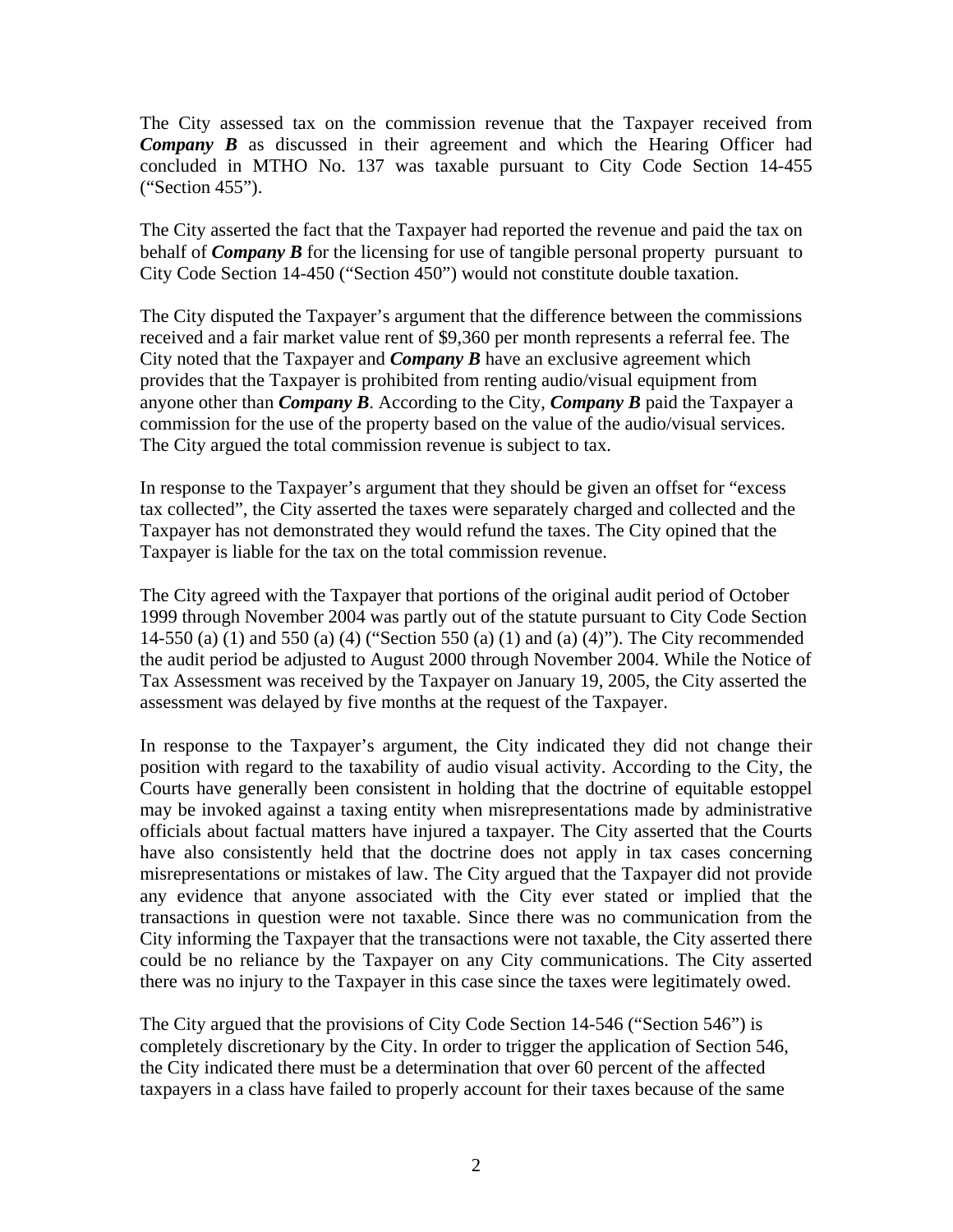misunderstanding or misapplication of the tax laws. The City also noted that before Section 546 can be applied, the City must make certain public declarations and hold a public hearing. The City asserted none of these requirements have occurred.

# **Taxpayer Position**

The Taxpayer indicated it was in the business of operating a 250 acre destination resort in the City. According to the Taxpayer, it conducted numerous activities, including : transient lodging; food and beverage; golf; tennis; Centre for Well-Being spa; meeting room and convention facilities; business center; concierge services; and Funicians Club kid club. The Taxpayer also indicated that, during the audit period, the Taxpayer had contracted with *Company B* to provide audio visual services as requested by its guests. The Taxpayer asserted that if a guest requested audio visual services, the Taxpayer's policy was to refer the guest to *Company B*. According to the Taxpayer, its guests could also pursue audio visual rentals and services from unrelated third-party providers. The Taxpayer indicated they provided billing services for *Company B* by including *Company B* charges on Taxpayer's master billings to its guests. The Taxpayer would retain a portion of the fee for its referral and billing services. The Taxpayer emphasized that the retained fees were not commissions. During the audit period, the Taxpayer reported tax on the full amount of audio visual gross receipts.

The Taxpayer argued that the City's policy to assess tax on the commission portion of the gross receipts when tax had already been reported to the City on the full amount of gross receipts creates an egregious result. The Taxpayer noted that City Code Section 14-100 ("Section 100") defines "Licensing for Use" to be "any agreement between the user ("licensee') and the owner or the owner's agent ("licensor") for the use of the licensor's property whereby the licensor receives consideration, where such agreement does not qualify as a "sale" or "lease" or "rental" agreement.

The Taxpayer asserted there was no evidence that the Taxpayer received consideration in exchange for a license to use the Taxpayer's real property. According to the Taxpayer, the agreement with *Company B* merely provided that the Taxpayer would receive a commission for referring guests to *Company B* and for billing the guests for the audio visual activities provided. The Taxpayer indicated it is the guest who determines who provides the audio visual services and in what room.

The Taxpayer noted that City Code Section 14-542 (b) ("Section 542 (b)") provides as follows:

If the Tax Collector adopts a new interpretation or application of any provision of this Chapter or determines that any provision applies to a new or additional category or type of business and the change in interpretations or application is not due to a change in the law:

1) The change in interpretation or application applies prospectively only unless it is favorable to taxpayers.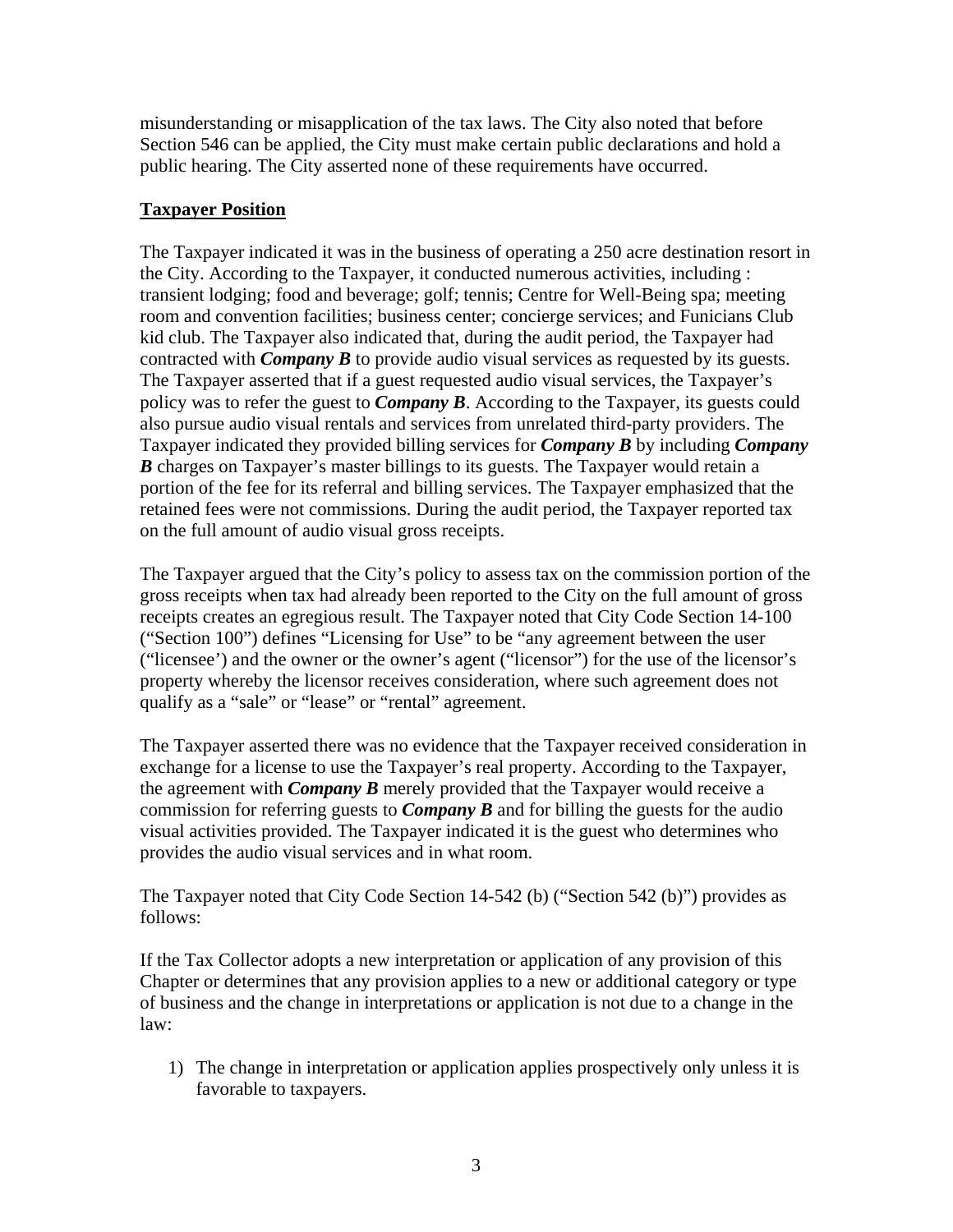2) The Tax Collector shall not assess any tax, penalty or interest retroactively based on the change in interpretation or application.

The Taxpayer argued that the City has changed its interpretation and application of the law and cannot retroactively apply such changes to the detriment of the Taxpayer. The Taxpayer indicated they did not learn of the determination to tax the commissions under City Code Section 14-455 until June 28, 2004, when the Hearing Officer issued Decision MTHO No. 137.

According to the Taxpayer, *Company B* was authorized to use roughly 4,500 square feet of office and storage space. *Company B* was also allowed to perform its rentals and services on the Taxpayer's premises. The Taxpayer noted that its guests could have used third-party audio visual providers to provide services on the Taxpayer's premises. The Taxpayer asserted that since any audio visual service provider was allowed to use the facility to perform audio visual rentals and services, the Taxpayer is not licensing the use of the facility to any such audio visual providers.

The Taxpayer argued that the City was incorrect when they stated *Company B* paid the Taxpayer a commission. According to the Taxpayer, they paid *Company B* for the entire gross receipts collected from guests less a commission which varied from 20 percent to 50 percent of the gross receipts. The Taxpayer asserted the City was incorrect to claim the Taxpayer was aware of the City's position on the commission issue in June 2003. The Taxpayer indicated the City's position at that time was that the entire gross receipts were subject to tax under either the rental of tangible personal property or under the hotel classification.

The Taxpayer asserted that the Hearing Officer in MTHO No. 137 distinguished between audio visual activities performed by the Taxpayer and audio visual activities performed by *Company B*. The following was extracted from MTHO No. 137: "The audio visual services provided by the Taxpayer would be taxable under the definition of 'licensing' set forth in Section 100." As to the activity performed by *Company B*, the Hearing Officer stated that "we concur with the Taxpayer that these services would not be taxable as rental of tangible personal property because the guest of the hotel does not operate the equipment." The Taxpayer noted that the Hearing Officer also concluded as a matter of law that "separately stated operation charges would not be taxable." The Taxpayer asserted that a large portion of the commission retained by the Taxpayer is derived from non-taxable services performed by *Company B*.

The Taxpayer disputed the City's extension of the audit period. The Taxpayer indicted that City Code Section 14-550 (a) (1) ("Section 550 (a) (1)") provides that "the Tax Collector may assess additional tax due at any time within four (4) years after the date on which the return is required to be filed, or within four  $(4)$  years after the date on which the return is filed, whichever period expires later." Further, Section 550 (a) (4) provides "Any assessment of additional tax due by the Tax Collector shall be deemed to have been made by mailing a copy of a notice of audit assessment by certified mail to the taxpayer's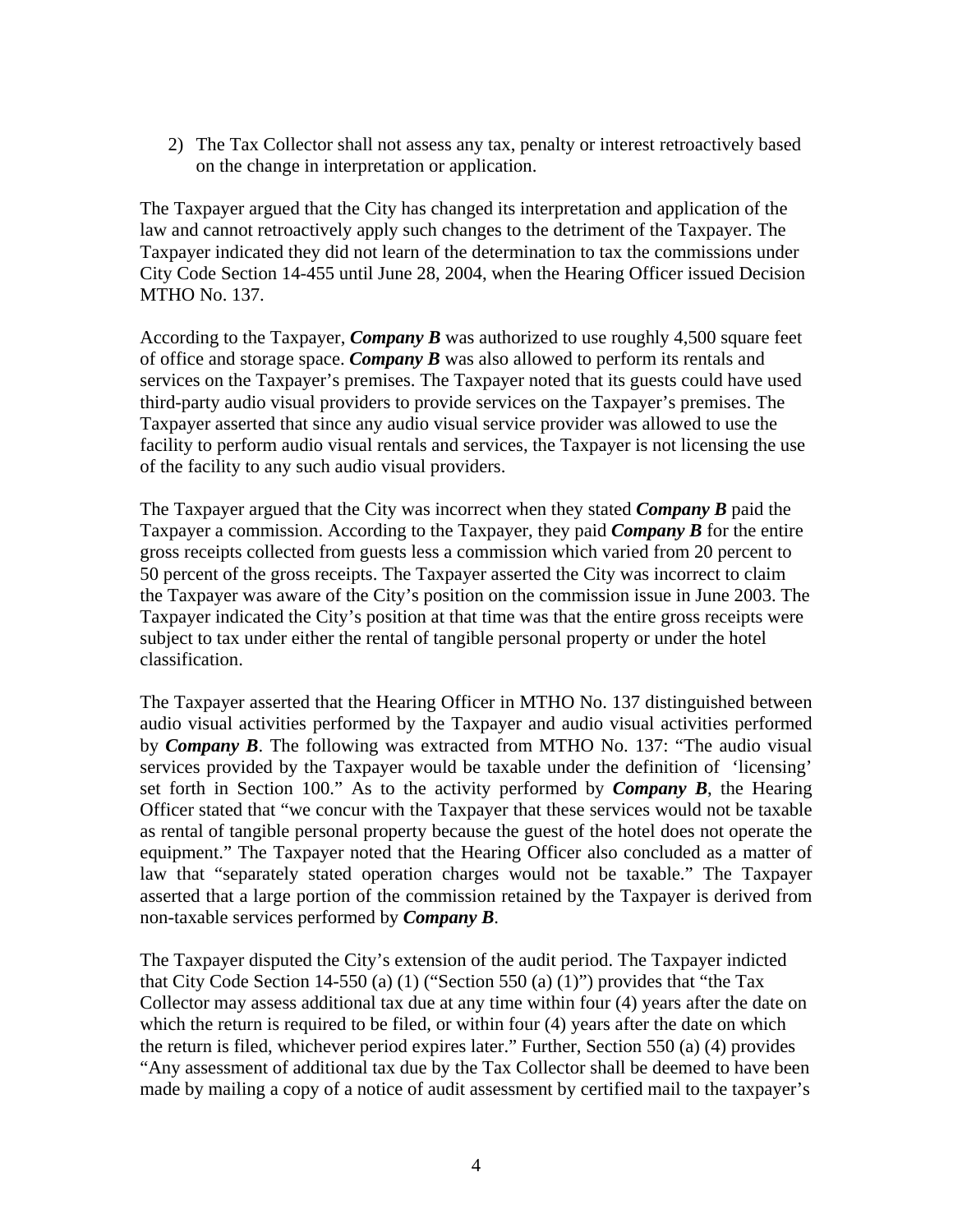address of record with the Tax Collector." The Taxpayer argued that because the Notice of Assessment was not received until January 19, 2005, the City may not pursue tax for periods prior to December 1, 2000. While Section 550 (a) (3) provides a bases to waive the statutes, the Taxpayer noted that it requires a delay to be "requested or agreed to in writing by the taxpayer." The Taxpayer asserted they made every effort to provide timely documentation to the City and did not agree to any waiver of the statute of limitations ("SOL").

If the Hearing Officer were to determine the Taxpayer underpaid tax for the commissions received from *Company B*, the Taxpayer requested they be included in a class of similarly situated taxpayers pursuant to Section 546. The Taxpayer opined they were not alone in the "misunderstanding" and should not be penalized for the City's change in position.

In response to the City's arguments, the Taxpayer asserted they met all four requirements of the four prong test set forth in Valencia. According to the Taxpayer, the City engaged in affirmative conduct inconsistent with a position the City later adopted that was adverse to the Taxpayer. The Taxpayer indicated the City had published a brochure for the hotel and motel industry that provided that audio visual rentals are taxable under the tangible personal property classification pursuant to Section 450. The Taxpayer asserted it relied on the City's position and reported all gross receipts from the audio visual activity pursuant to Section 450. According to the Taxpayer, the City took the position in January 2004 that the audio visual gross receipts were taxable pursuant to City Code Section 14- 444 ("Section 444") as receipts from operating a hotel. While the Taxpayer acknowledged the City always believed the Taxpayer's activities were subject to tax, the Taxpayer asserted the City's changes in position would give rise to equitable estoppel.

The Taxpayer argued that it actually and reasonably relied on the City's prior conduct and reported tax on the gross receipts from the audio visual activity. According to the Taxpayer, it had no reason to believe the City would change their position and require the Taxpayer to begin reporting additional tax to the City on the commission portion of the gross receipts. The Taxpayer asserted there was no communication that stated 100 percent of the Taxpayer's gross receipts were taxable under one classification and that an additional tax would be due on forty percent of the same gross receipts under a different classification.

The Taxpayer argued that the City's repudiation of a prior position caused the Taxpayer to suffer a substantial detriment because of the change in position. The Taxpayer indicated it was harmed because the City's new found position requires the Taxpayer to pay additional tax on the same previously taxed gross receipts without any credit for taxes already reported on such receipts.

The Taxpayer argued that applying estoppel against the City would neither unduly damage the public interest nor substantially and adversely affect the exercise of governmental powers. According to the Taxpayer, the City's erroneous audit assessment of \$144,087.99 would not substantially and adversely affect the exercise of government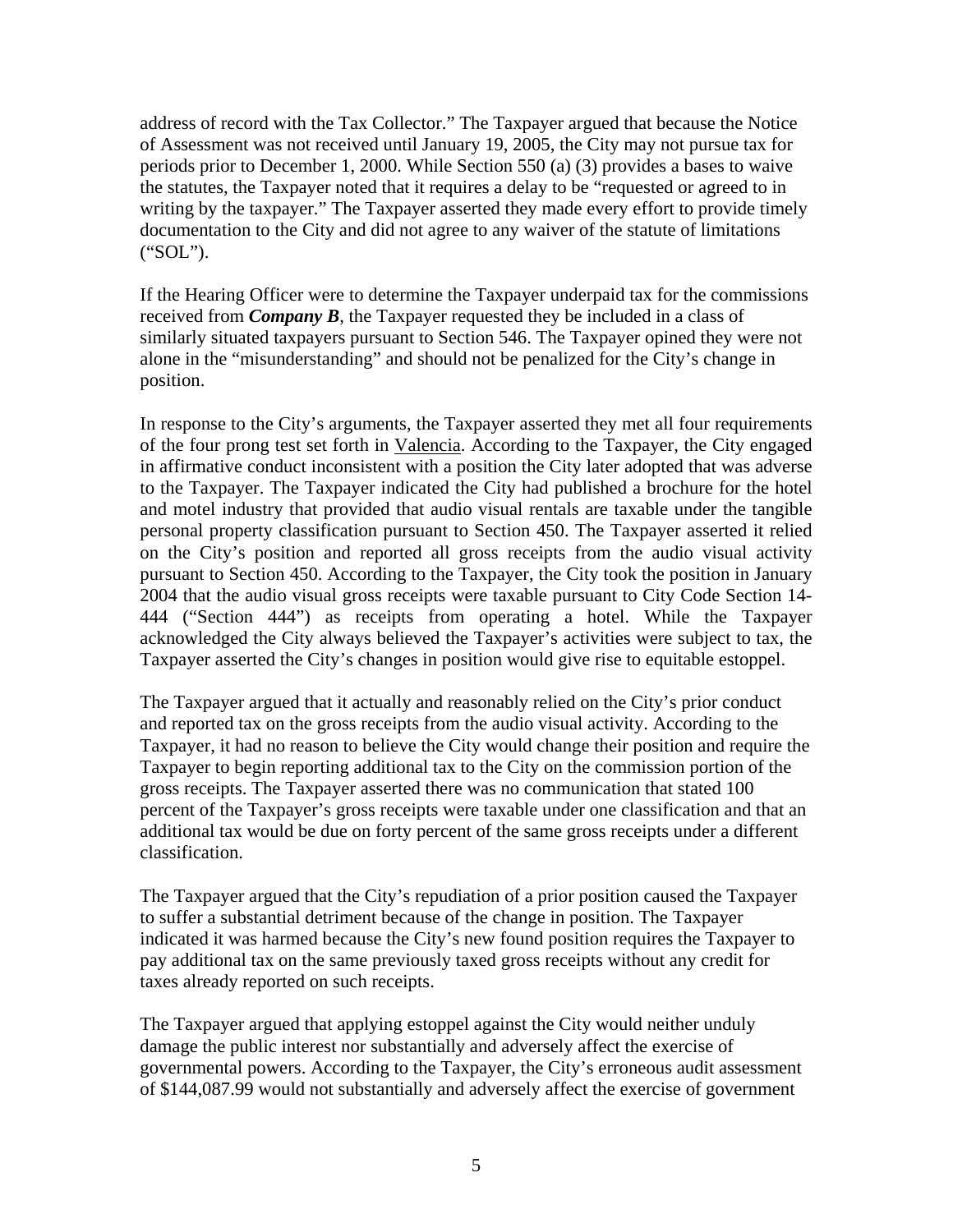powers. As a result, the Taxpayer asserted it met the fourth prong of the Valencia test.

The Taxpayer argued that it has been assessed taxes twice on the same gross receipts pursuant to the audio visual business activity. The Taxpayer noted that double taxation occurs when the same person is taxed twice during the same taxing period for the same purpose. According to the Taxpayer, the City requested the Taxpayer report tax on the gross receipts to the City and later the City assessed the Taxpayer on the same gross receipts under a different classification. The Taxpayer asserted there was only one event that the City taxed twice. As a result, the Taxpayer concluded it had been subject to double taxation.

#### **ANALYSIS**

#### Audio/Visual Services

As we concluded in Decision MTHO No. 137, the commissions received by the Taxpayer from *Company B* would be taxable pursuant to Section 445 (a). In consideration for the commissions, the Taxpayer provided office space, storage space, and a *Company B* area for *Company B*. Even though the Taxpayer had already paid taxes on the entire gross receipts on behalf of *Company B*, we do not find there was any double taxation. There are two separate taxpayers with gross receipts under different taxing classifications. *Company B* had gross receipts that would be taxable pursuant to Section 450. The burden of proof would be on *Company B* to demonstrate there should be any exemptions/deductions from the gross receipts. While *Company B* was not a party to this proceeding, the Taxpayer was acting on the behalf of *Company B* in paying taxes on the gross receipts pursuant to Section 450.

#### Estoppel Argument

The primary issue is whether or not the City has changed its position such that the Taxpayer was injured by relying on the City's conduct. We don't think so. While the City has modified/changed its position over time, the City has always argued that the Taxpayer was liable for tax on the full amount of gross receipts from the audio visual services. In Decision MTHO No. 137, we concluded that the Taxpayer was only liable for tax on the commissions received from *Company B*. These are two separate and distinct taxing activities. *Company B* was providing audio visual services which would be taxable pursuant to Section 450 as licensing for use. If the Taxpayer had been providing the visual services, the Taxpayer would have been taxable pursuant to Section 450. In this case, the Taxpayer pursuant to City Regulation 100.1 ("Regulation 100.1") acted as a broker for *Company B* and paid taxes for *Company B* pursuant to Section 450. In addition the Taxpayer received commissions from *Company B* that would be taxable pursuant to Section 445 (a). There was no evidence of any separately charged operator services that could have been deducted from the taxable gross receipts of *Company B*. We want to make it clear that if *Company B* has also paid taxes to the City on its gross income then an assessment on the Taxpayer, as a broker, for the same gross income would not be proper. Further, our conclusion that the Taxpayer was acting as a broker for *Company B* was based on the evidence in this proceeding and is not meant to decide any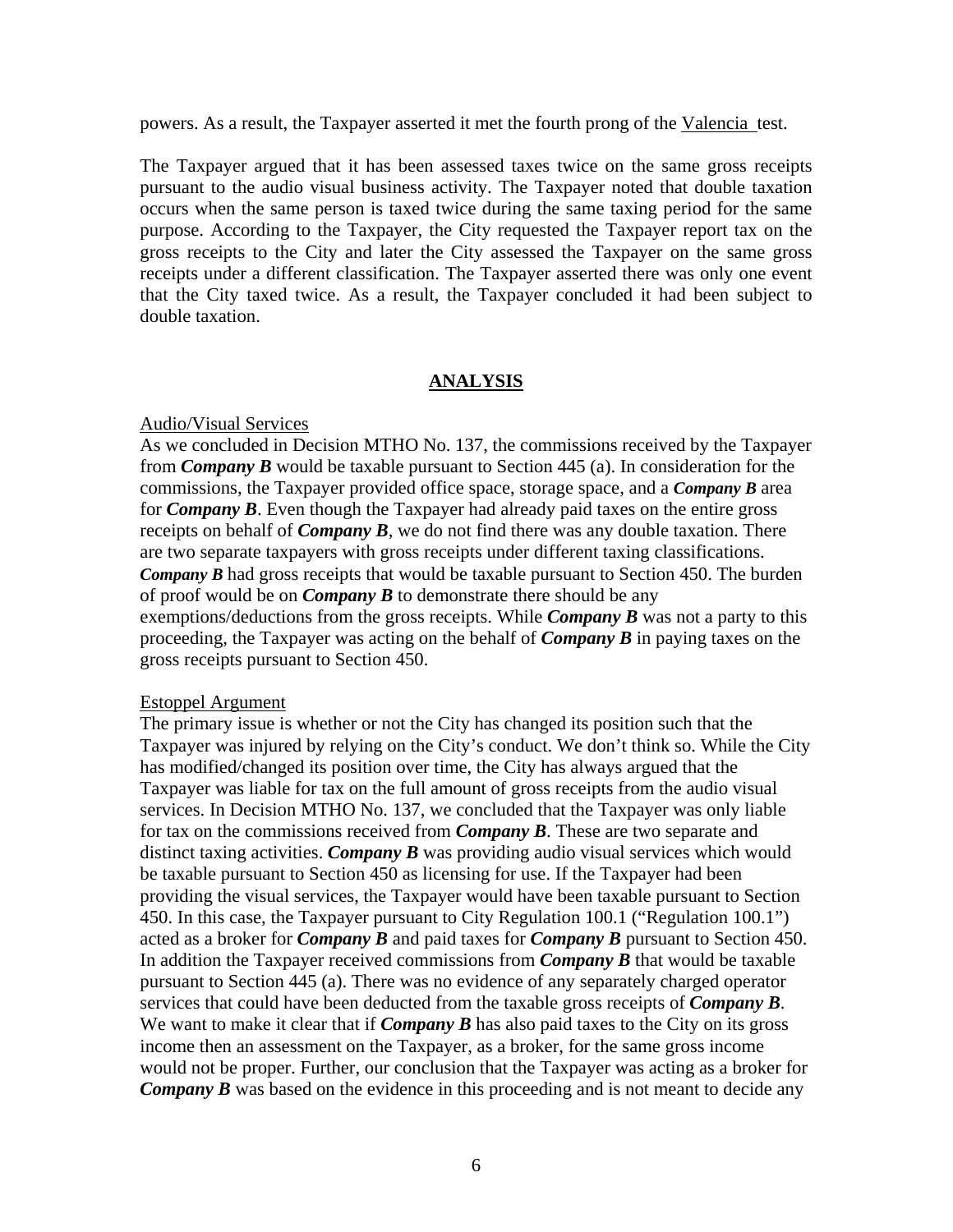### dispute(s) between the Taxpayer and *Company B*.

### Excess Tax Collected

The Taxpayer has filed a request for a refund of excess tax collected. Since the City has not acted on the refund request at the time of the hearing, the Hearing Officer concluded the issued was not ready to be heard at this time.

### Statute of Limitations

Section 550 provides for a normal four year SOL. Pursuant to subsection 550 (a) (3), the period can be extended for any delay in completion of an examination which has been requested or agreed to in writing by the Taxpayer. While the City alleged the Taxpayer had requested a delay in completion of the assessment, the Taxpayer disputed the City's claim. We find that the burden of proof is on the City to demonstrate that the Taxpayer had requested a delay in the assessment. We conclude that the City has failed to meet their burden of proof and the SOL cannot be extended beyond the four year period. The appropriate audit period would be December 2000 through November 2004.

## Misapplication Under Section 546

Section 546 provides that the City may abate some of all of the penalties, interest, and tax when there has been a determination that more than sixty percent of the person in the affected class have failed to properly account for their taxes owning to the same misunderstanding or misapplication of the tax laws. While the Taxpayer opined it believed it was not alone in the "misunderstanding" of the tax laws, we do not find there was evidence in the record to support such a finding.

## **FINDINGS OF FACT**

- 1. On March 7, 2005 the Taxpayer filed a protest of a tax assessment made by the City.
- 2. After review, the City concluded on July 7, 2005, that the protest was timely and in the proper form.
- 3. On July 18, 2005, the Hearing Officer ordered the City to file a response on or before September 1, 2005.
- 4. On July 29, 2005, the City filed a response to the protest.
- 5. On August 2, 2005, the Hearing Officer ordered the Taxpayer to file any reply on or before August 23, 2005.
- 6. On August 22, 2005, the Taxpayer requested an extension.
- 7. On August 23, 2005, the Hearing Officer granted the Taxpayer an extension until September 12, 2005.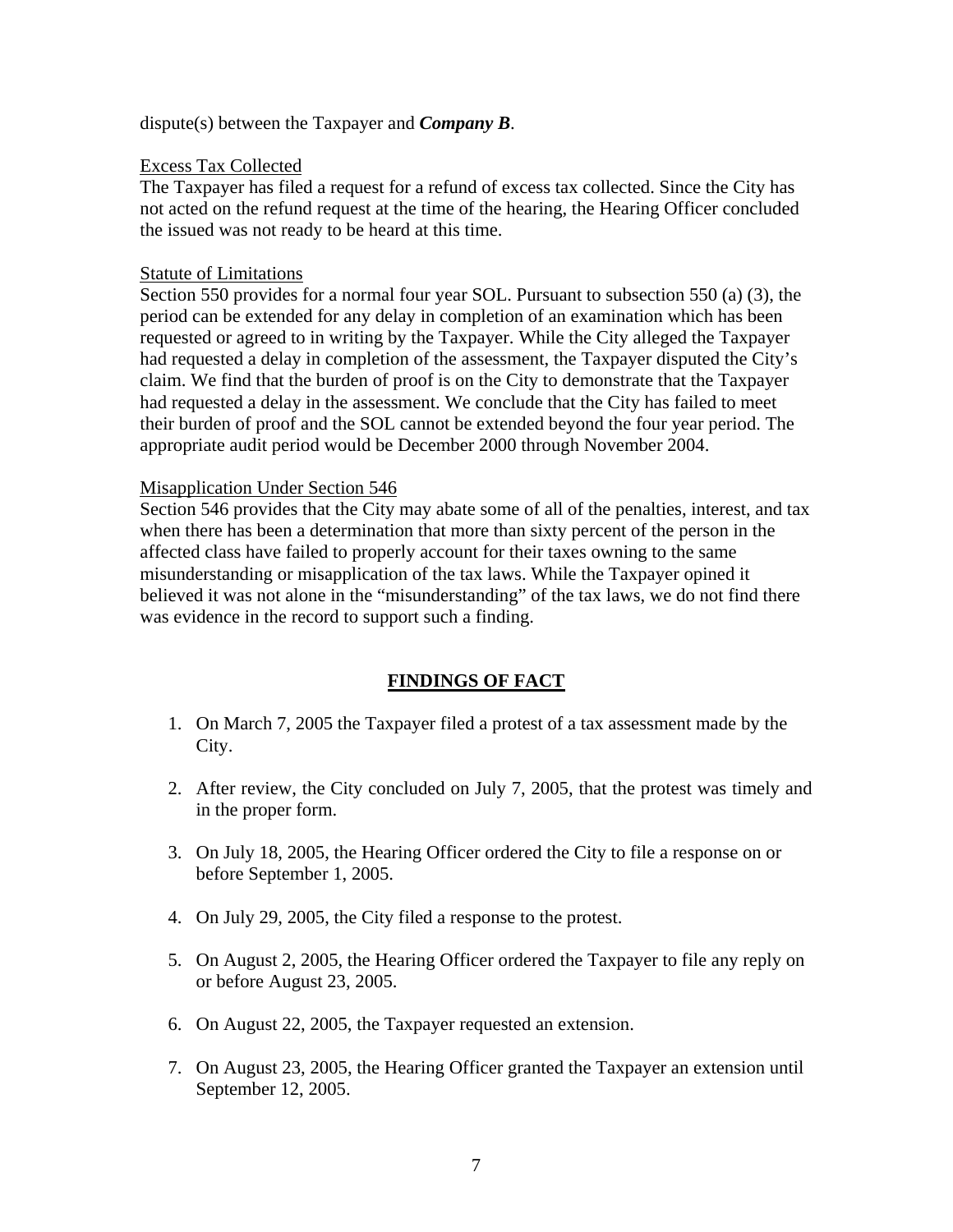- 8. On September 12, 2005, the Taxpayer filed a reply.
- 9. On September 15, 2005, a Notice scheduled the matter for hearing commencing on October 12, 2005.
- 10. On September 22, 2005, a Notice rescheduled the hearing commencing on December 2, 2005.
- 11. Both parties appeared and presented evidence at the December 2, 2005 hearing.
- 12. On December 3, 2005, the Hearing Officer indicated the City would file a closing brief on or before January 17, 2006, and, the Taxpayer would file a reply brief on or before March 3, 2006.
- 13. On January 12, 2006, the City sent an email requesting an extension.
- 14. On January 13, 2006, the Hearing Officer extended the City's deadline until February 17, 2006, and the Taxpayer's deadline until April 3, 2006.
- 15. On February 17, 2006, the City filed its post hearing brief.
- 16. On April 3, 2006, the Taxpayer filed its reply brief.
- 17. On April 8, 2006, the Hearing Officer indicated the record was closed and a written decision would be issued on or before May 23, 2006.
- 18. The City assessed the Taxpayer for tax for licensing for use of real property in the amount of \$144,087.99.
- 19. The assessment was on the commission revenue that the Taxpayer received from *Company B*.
- 20. The audit period was October 1999 through November 2004.
- 21. The Taxpayer was in the business of operating a 250 acre destination resort in the City.
- 22. The Taxpayer conducted numerous activities including: transient lodging; food and beverage; golf; tennis; Centre for Well-Being spa; meeting room and convention facilities; business center; concierge services; and Funicians Club kid club.
- 23. During the audit period, the Taxpayer had contracted with *Company B* to provide audio visual services as requested by its guests.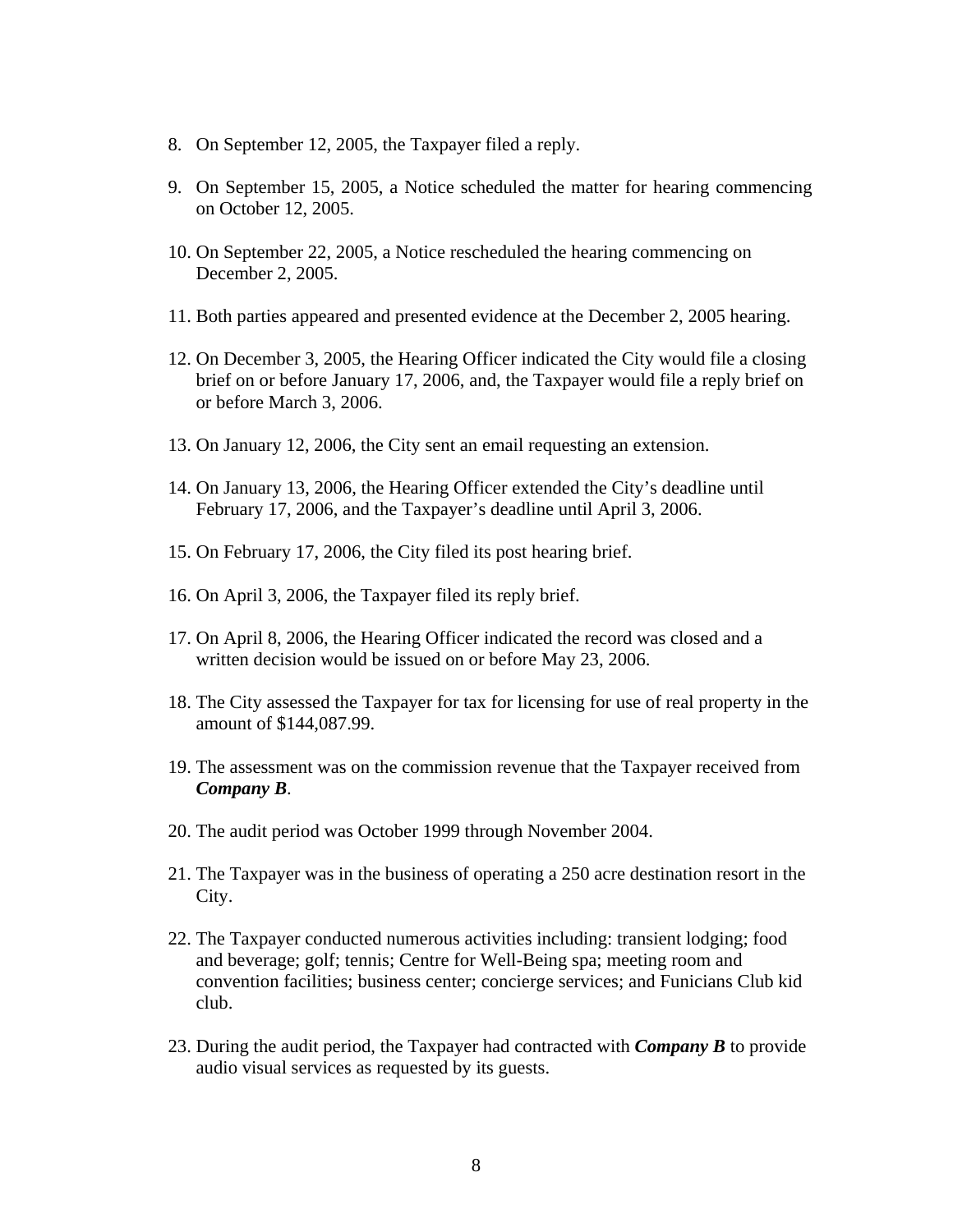- 24. The Notice of Tax Assessment was received by the Taxpayer on January 19, 2005.
- 25. During the audit period, if a guest requested audio visual services, the Taxpayer's policy was to refer the guest to *Company B*.
- 26. The guests could also pursue audio visual rentals and services from unrelated third-party providers.
- 27. The Taxpayer provided billing services for *Company B* by including *Company B*  charges on Taxpayer's master billings to its guests.
- 28. During the audit period, the Taxpayer paid taxes to the City on the gross amount charged customers by *Company B*.
- 29. During the audit period, the City position was that the Taxpayer owed taxes on the gross amount received for audio visual services.
- 30. Pursuant to their agreement, the Taxpayer provided roughly 4,500 square feet of office and storage spare for use by *Company B*.
- 31. *Company B* utilized the Taxpayer facilities to provide audio visual services to customers.
- 32. There was no evidence that the Taxpayer agreed to any extension of the SOL.

#### **CONCLUSIONS OF LAW**

- 1. Pursuant to ARS Section 42-6056, the Municipal Tax Hearing Officer is to hear all reviews of petitions for hearing or redetermination under the Model City Tax Code.
- 2. The commissions received by the Taxpayer from *Company B* would be taxable pursuant to Section 445 (a).
- 3. *Company B* was providing audio visual services that would be taxable as licensing for use pursuant to Section 450.
- 4. The Taxpayer was acting as broker on behalf of *Company B* pursuant to Regulation 100.1 in paying taxes.
- 5. The City did not change positions on the taxation of audio visual services that resulted in detrimental harm to the Taxpayer.
- 6. There was no evidence of any separate operator charges for the audio visual